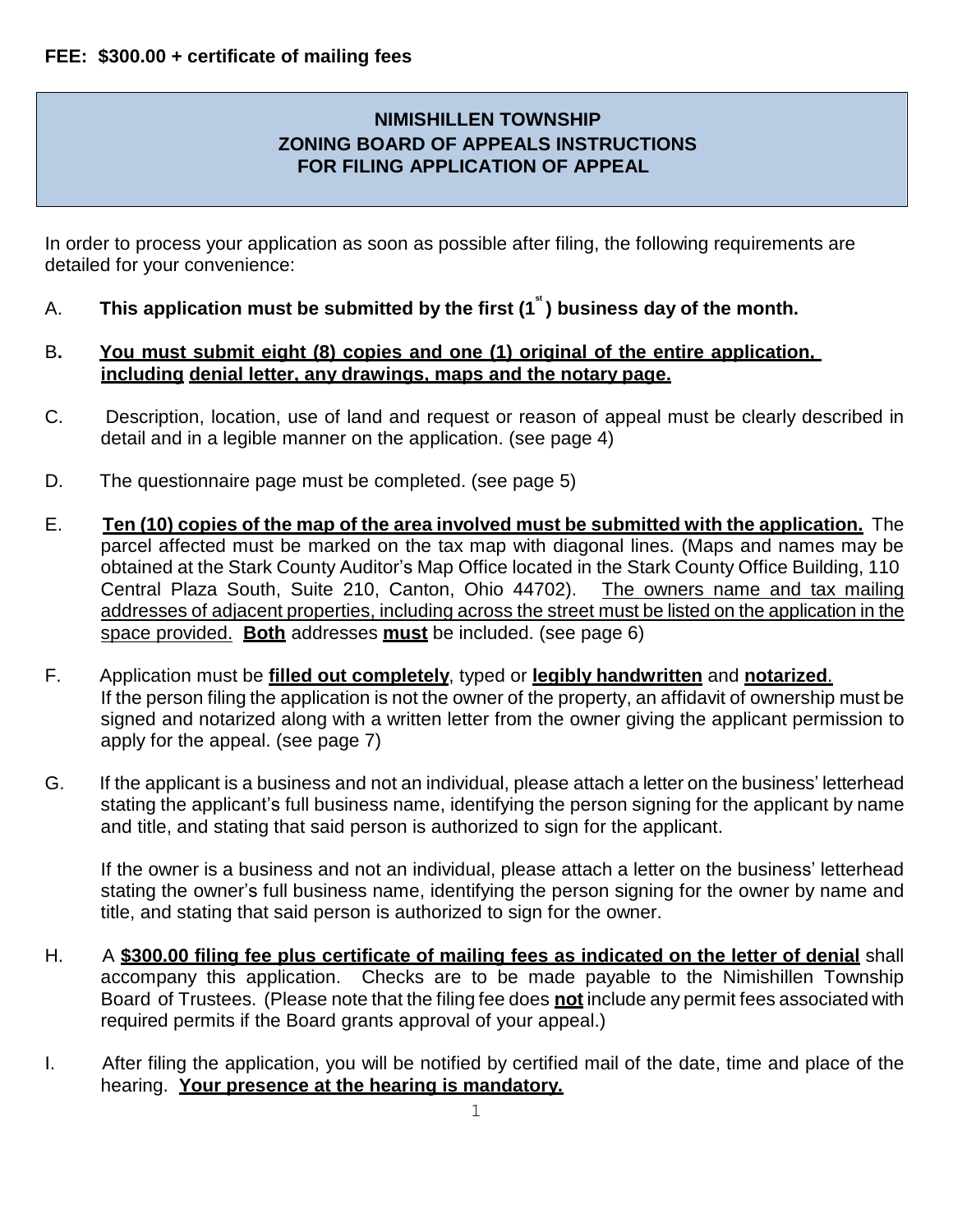- J. When filing an appeal which proposes construction of a new residential or commercial building, **ten (10) copies of a site plan (drawn to scale) with North arrow** must be submitted with the application. The site plan must include property dimensions, size and location (setbacks) of all existing and proposed structures and platted easements, parking spaces, driveway area and landscaping plan (if applicable).
- K. When requesting a variance to permit construction of an addition to an existing building or an accessory building, **ten (10) copies of a site plan (drawn to scale) with North arrow** must be submitted with the application. The site plan must include property dimensions, size and location (setbacks) of all existing and proposed structures and platted easements, parking spaces, driveway area and landscaping plan (if applicable). Mark proposed addition or building in diagonal lines and requested variance in cross hatched lines.

Example (site plan is NOT to scale):

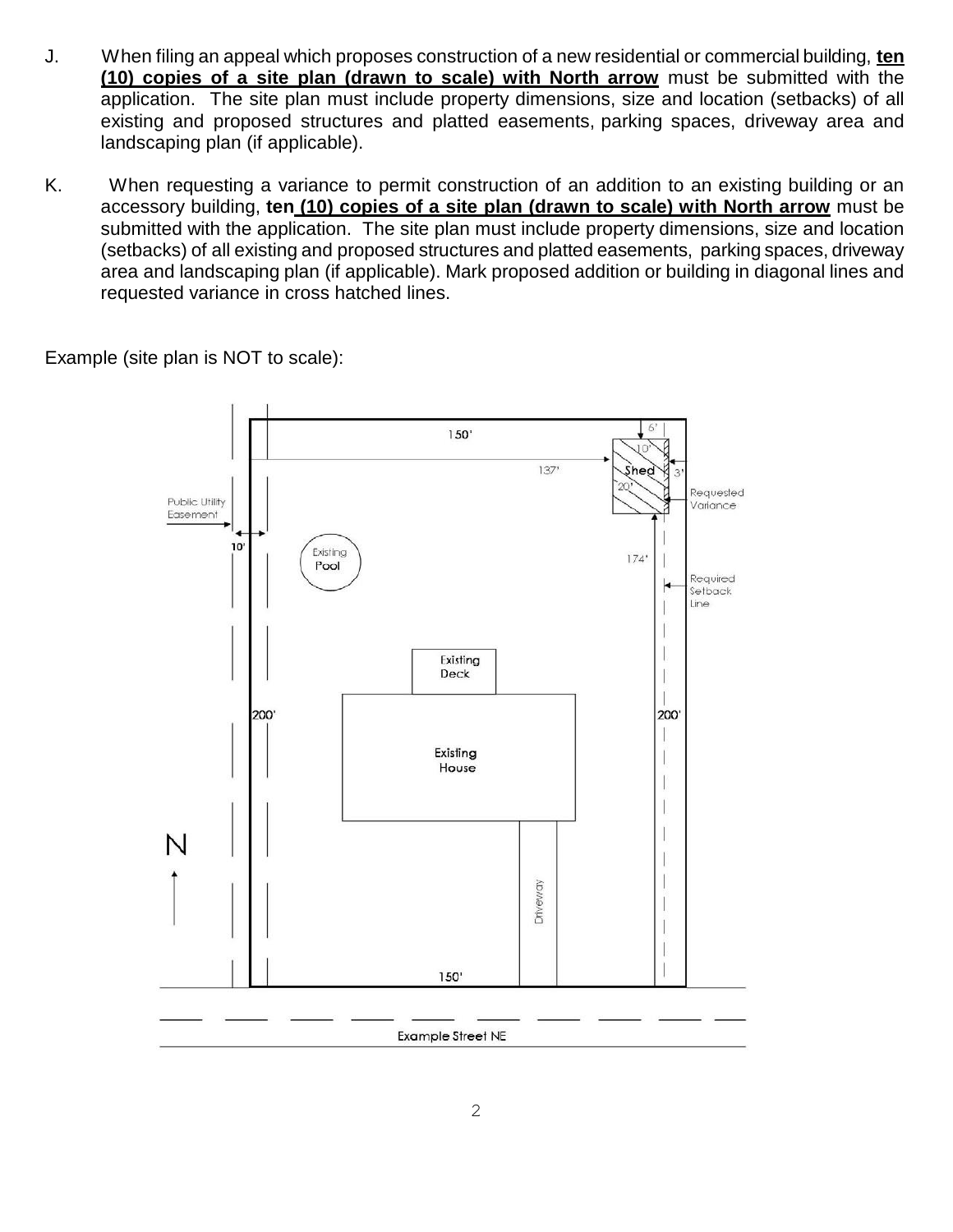# **APPEAL FROM ORDER, REQUIREMENT, DECISION, OR DETERMINATION OF ZONING DIRECTOR**

| Application No. | Filed |
|-----------------|-------|
|                 |       |

### **BOARD OF ZONING APPEALS**

Nimishillen Township 4915 N Nickleplate Ave Louisville, Ohio 44641 330.875.9924

NOTICE: This Appeal must be filed within twenty (20) days of the date of the order, requirement, decision or determination of the Zoning Director.

I hereby appeal from the order, requirement, decision or determination of the Zoning Director, dated \_\_\_\_\_\_\_\_\_\_\_\_\_\_\_\_\_\_\_\_\_\_\_\_\_\_\_.

|                                                                                                                                                                                                                                      | Phone__________________________ |  |  |  |  |
|--------------------------------------------------------------------------------------------------------------------------------------------------------------------------------------------------------------------------------------|---------------------------------|--|--|--|--|
|                                                                                                                                                                                                                                      |                                 |  |  |  |  |
|                                                                                                                                                                                                                                      |                                 |  |  |  |  |
|                                                                                                                                                                                                                                      |                                 |  |  |  |  |
|                                                                                                                                                                                                                                      |                                 |  |  |  |  |
|                                                                                                                                                                                                                                      |                                 |  |  |  |  |
| (If not in a platted subdivision, attach a legal description)                                                                                                                                                                        |                                 |  |  |  |  |
| Zoning District <u>New York Control of The Control of The Control of The Control of The Control of The Control of The Control of The Control of The Control of The Control of The Control of The Control of The Control of The C</u> | <b>Map Section</b>              |  |  |  |  |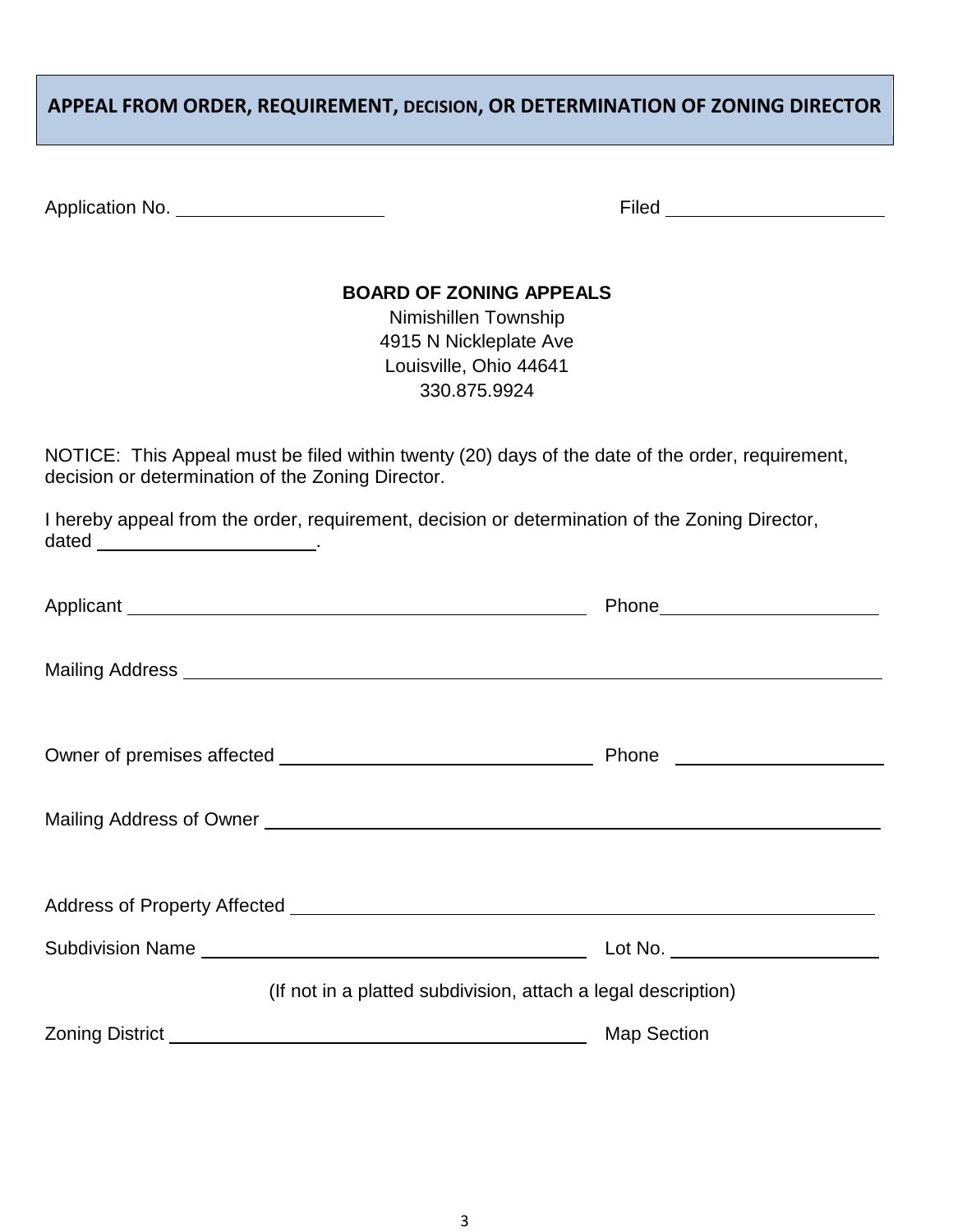#### **NARRATIVE PAGE**

**In the space provided below, please give a detailed description of your case. Include a brief background setting forth the interpretation that is claimed, specify the provisions of the resolution involved, give details of the variance being applied for and specify the grounds on which it is claimed the variance should be granted. Attach an additional sheet if necessary.**

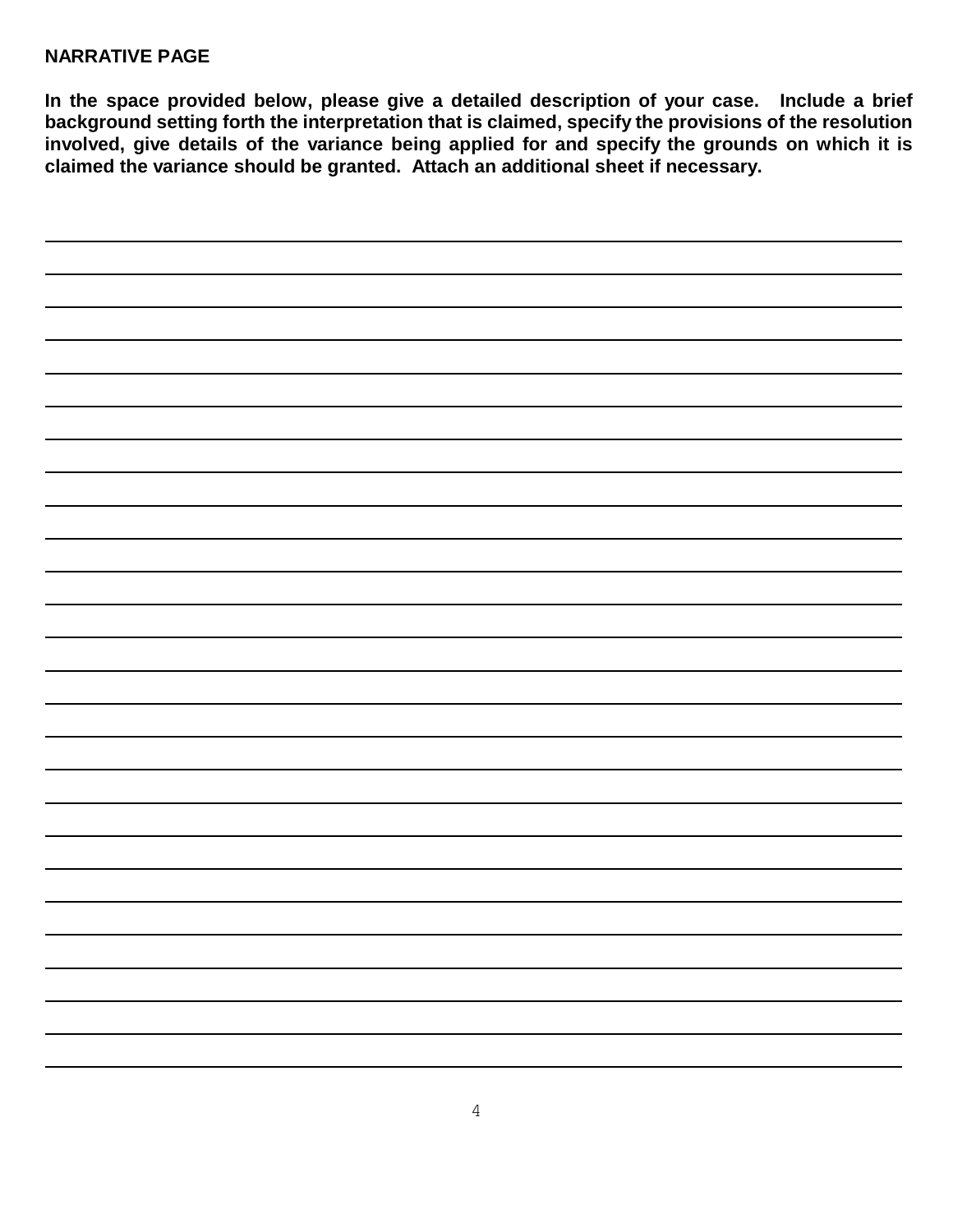# **QUESTIONNAIRE PAGE**

| $\mathbf{1}$ . | Has any previous application or appeal been filed with the Board on these premises?                                                   |  |  |  |  |
|----------------|---------------------------------------------------------------------------------------------------------------------------------------|--|--|--|--|
|                | $Yes \_\_\_ No \_\_\_$                                                                                                                |  |  |  |  |
|                |                                                                                                                                       |  |  |  |  |
| 2.             | How long has present owner held title to the property? _________________________                                                      |  |  |  |  |
| 3.             | Is there a school, church or hospital in the same street-block or within 200 feet of the premises in<br>question? Yes ______No ______ |  |  |  |  |
| 4.             | Has court summons been served relative to this matter? Yes ______ No ______                                                           |  |  |  |  |
| 5.             | Is there any case pending in court involving the use of the premises or the ownership thereof?                                        |  |  |  |  |
|                |                                                                                                                                       |  |  |  |  |
|                |                                                                                                                                       |  |  |  |  |
|                |                                                                                                                                       |  |  |  |  |
| 6.             | Are there any restrictions of record by deed or otherwise which would prevent the proposed use<br>of the premises?                    |  |  |  |  |
|                | Yes _______ No ____________ If so, what are they? ______________________________                                                      |  |  |  |  |
|                |                                                                                                                                       |  |  |  |  |
|                |                                                                                                                                       |  |  |  |  |
| 7.             | Are you to be represented by an attorney in this matter? Yes ______ No ______                                                         |  |  |  |  |
|                |                                                                                                                                       |  |  |  |  |
| 8.             | What is the approximate cost of the work involved by this application?                                                                |  |  |  |  |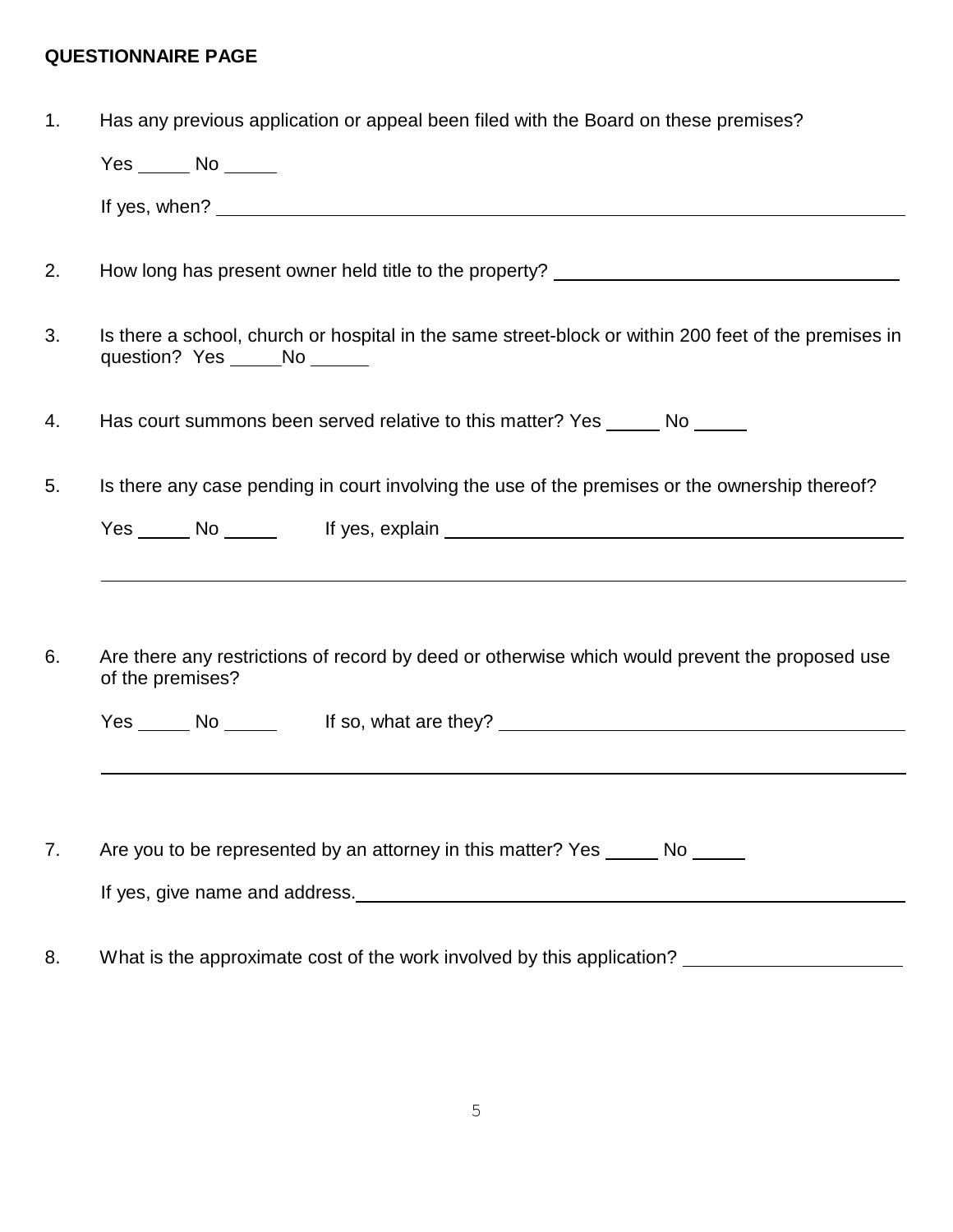### **ADJACENT PROPERTY OWNER PAGE**

### **Example:**



**Note: This sketch may not reflect the exact configuration of your property or adjacent properties. It**  is intended to serve only as a guide to help determine which properties may be adjacent to yours for **notification purposes. Do not use this sketch for your map that is required as a part of this application.**

Please list all the individuals, firms or corporations owning property adjacent to both sides and rear, and the property in front of (across the street from) the premises which are the subject of this appeal. Add additional sheet if necessary.

|     | $\ensuremath{\mathsf{NAME}}$ | <b>ADDRESS</b>                                 |  |  |
|-----|------------------------------|------------------------------------------------|--|--|
|     |                              | (Address and Tax Mailing Address if different) |  |  |
| 1.  |                              |                                                |  |  |
| 2.  |                              |                                                |  |  |
| 3.  |                              |                                                |  |  |
| 4.  |                              |                                                |  |  |
| 5.  |                              |                                                |  |  |
| 6.  |                              |                                                |  |  |
| 7.  |                              |                                                |  |  |
| 8.  |                              |                                                |  |  |
| 9.  |                              |                                                |  |  |
| 10. |                              |                                                |  |  |
| 11. |                              |                                                |  |  |
| 12  |                              |                                                |  |  |
|     |                              |                                                |  |  |